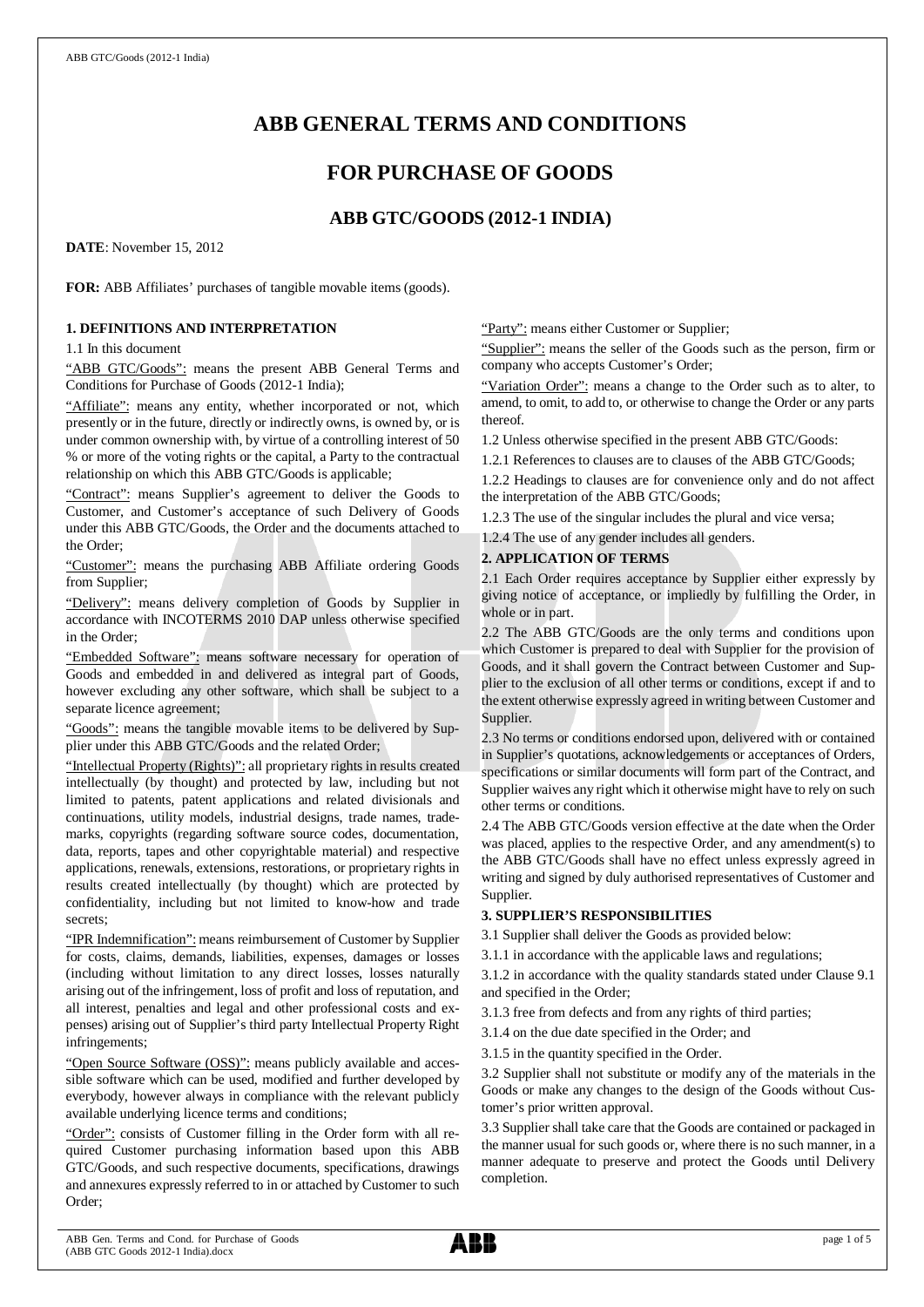#### ABB GTC/Goods (2012-1 India)

3.4 Supplier shall submit invoices in an auditable form, complying with Supplier's and Customer's applicable local mandatory law, generally accepted accounting principles and the specific Customer requirements, containing the following minimum information: Supplier name, address and reference person including contact details (telephone, e-mail etc.); invoice date; invoice number; Order number (same as stated in the Order); Supplier number (same as stated in the Order); address of Customer; quantity; specification of Goods supplied; price (total amount invoiced); currency; tax or VAT amount; tax or VAT number; payment terms.

3.5 Invoices shall be issued to Customer as stated in the Order and sent to the invoice address specified in the Order.

3.6 Customer may issue Variation Orders to Supplier to alter, amend, omit, add to, or otherwise change ordered Goods or parts thereof, and Supplier shall carry out such Variation Orders under the Order and/or ABB GTC/Goods. Agreed unit prices stated in the Order and/or otherwise agreed between Customer and Supplier shall apply.

3.7 In no event Supplier shall suspend the Delivery of any Goods to Customer.

#### **4. CUSTOMER'S RESPONSIBILITIES**

4.1 In consideration of the Goods delivered by Supplier in accordance with the terms and conditions of the respective Order and the ABB GTC/Goods, Customer shall pay to Supplier the purchase price stated in the Order provided the invoice fulfils the requirements of Clause 3.4.

4.2 Customer reserves the right to set off such amount owed to Supplier, or withhold payment for Goods not provided in accordance with the Order and the ABB GTC/Goods.

### **5. DELIVERY**

5.1 The Goods shall be delivered in accordance with INCOTERMS 2010 DAP, to the point of delivery specified in the Order, or Customer's place of business if no other point of delivery has been specified by Customer.

5.2 Supplier shall ensure that each Delivery is accompanied by a delivery note, which shall contain the following minimum information (unless required otherwise by Customer): the Order number, date of Order, number of packages and contents and, in the case of part delivery, the outstanding balance remaining to be delivered.

5.3 The Goods shall be delivered during Customer's business operation hours unless otherwise requested by Customer.

5.4 Upon Delivery, Supplier (or its appointed carrier) shall provide Customer with such export documents as are necessary together with a delivery note.

5.5 Ownership (title) of the Goods shall pass to Customer at Delivery, except if otherwise expressly agreed. However, to the extent that the Goods contain Embedded Software, ownership (title) regarding such Embedded Software shall not be passed to Customer, however Customer and all users shall have a worldwide, irrevocable, perpetual, royalty-free right to use the Embedded Software as an integral part of such Goods or for servicing the Goods. In the event the Embedded Software or any part thereof is owned by a third party, Supplier shall be responsible for obtaining the respective software licences necessary from the third party before Delivery to comply with its obligations under the Order.

5.6 In the event the Embedded Software contains or uses Open Source Software, Supplier must fully specify and inform Customer in writing and prior to Delivery about all Open Source Software implemented into or used by the Embedded Software. In the event that Customer cannot approve any Open Source Software components contained in or used by the Embedded Software, Supplier agrees to replace or substitute the affected Open Source Software component(s) contained in or used by the Embedded Software.

5.7 Supplier shall invoice Customer upon Delivery in accordance with Clause 3.4, but such invoicing shall be conducted separately from despatch of the Goods to Customer.

### **6. ACCEPTANCE OF GOODS**

6.1 Customer shall not be deemed to have accepted any Goods until it has had a reasonable time to inspect them following Delivery or, in the case of a defect in the Goods, until a reasonable time after such defect has become apparent.

6.2 If any Goods delivered to Customer do not comply with Clause 3 (Supplier's Responsibilities), or are otherwise not in conformity with the Order, then, without limiting any other right or remedy that Customer may have under Clause 10 (Remedies), Customer may reject the Goods and request replacement of the Goods or recover all payments made to Supplier by Customer.

## **7. DELAYED DELIVERY**

If Delivery of the Goods does not comply with the agreed delivery date(s) then, without prejudice to any other rights which it may have, Customer reserves the right to:

7.1 terminate the Contract in whole or in part;

7.2 refuse any subsequent delivery of the Goods which Supplier attempts to make;

7.3 recover from Supplier any expenditure reasonably incurred by Customer in obtaining the Goods in substitution from another supplier;

7.4 claim damages for any additional costs, loss or expenses incurred by Customer which are reasonably attributable to Supplier's failure to deliver the Goods on the agreed delivery date; and

7.5 claim additional compensation for liquidated damages if such compensation right is expressly stated in the respective Order.

### **8. INSPECTION OF GOODS**

8.1 At any time prior to Delivery and during Supplier's business hours, Customer shall have the right at its cost to (i) inspect the Goods and Supplier's manufacturing units upon providing reasonable notice, and/or (ii) request test samples of the respective Goods, or any parts or materials thereof.

8.2 If the results of such inspection or test sampling cause Customer to be of the opinion that the Goods do not conform or are unlikely to conform with the Order or with any specifications and/or patterns supplied or advised by Customer to Supplier, Customer shall inform Supplier and Supplier shall immediately take such action as is necessary to ensure conformity with the Order. In addition Supplier shall carry out such necessary additional inspection or testing at Supplier's own cost whereby Customer shall be entitled to be present and in attendance.

8.3 Notwithstanding any inspection or test sampling by Customer, Supplier shall remain fully responsible for the Goods compliance with the Order. This applies whether or not Customer has exercised its right of inspection and/or testing and shall not limit Supplier's obligations under the Order. For the avoidance of doubt, inspection or testing of Goods by Customer shall in no event exempt Supplier from or limit Supplier's warranties or liability in any way.

### **9. WARRANTY**

9.1 Supplier warrants that the Goods:

9.1.1 comply with all agreed specifications, including all specified material, workmanship and the like, documentation and quality requirements, or in absence thereof are fit for the purposes for which goods of the same description type would ordinarily be used and keep the functionality and performance as expected by Customer according to Supplier's information, documentation and statements;

9.1.2 are fit for any particular purpose expressly or impliedly made known to Supplier in the Order and/or Order related documents;

9.1.3 are new and unused at the date of Delivery;

9.1.4 are free from defects and rights of third parties;

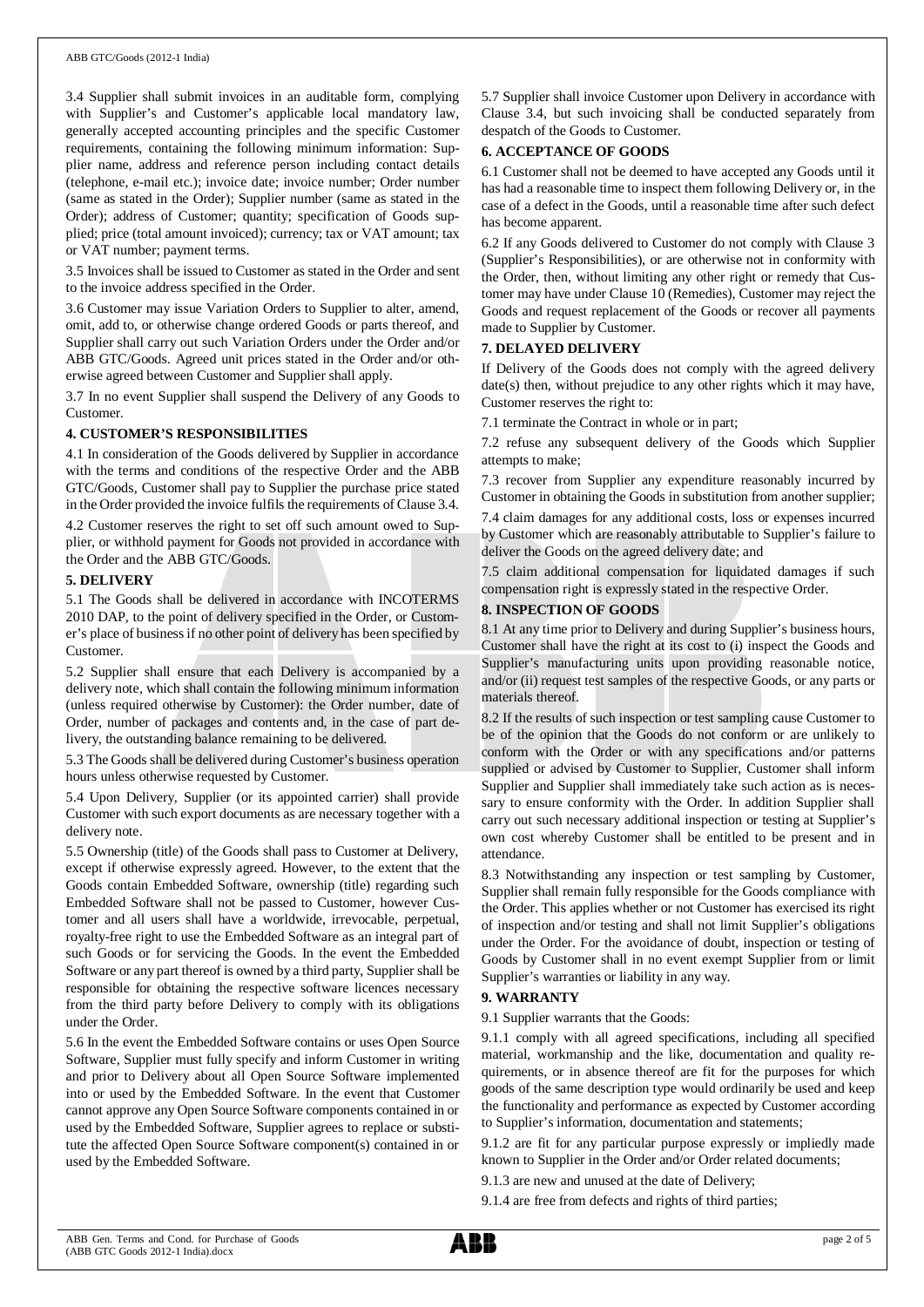9.1.5 possess the qualities which Supplier has held out to Customer as a sample or model;

9.1.6 comply with Clause 12 (Compliance with Relevant Law).

9.2 The warranty period shall be twenty four (24) months from Delivery, or such other time period stated in the Order or otherwise expressly agreed in the Contract.

9.3 In case of non-compliance with the warranty provided under this Clause, Customer shall be entitled to enforce the remedies provided in Clause 10 (Remedies) hereunder.

## **10. REMEDIES**

10.1 In case of breach of warranty under Clause 9 (Warranty) or if Supplier otherwise fails to comply with any of the terms of the respective Order, Customer shall give notice in writing to Supplier of such breach of warranty and provide Supplier an opportunity to swiftly remedy it. If no Supplier action to remedy such breach has been taken within forty eight (48) hours of receiving such Customer notification, Customer shall be entitled to any one or more of the following remedies at its own discretion and at Supplier's own expense:

10.1.1 to give Supplier another opportunity to carry out any additional work necessary to ensure that the terms and conditions of the Order are fulfilled;

10.1.2 to carry out (or to instruct a third party to carry out) any additional work necessary to make the Goods comply with the Order;

10.1.3 to obtain prompt replacement of the defective Goods by Goods conforming with the Order without defects;

10.1.4 to refuse to accept any further Goods, but without exemption from Supplier's liability for the defective Goods delivered by Supplier;

10.1.5 to claim such damages as may have been sustained by Customer as a result of Supplier's breaches of the respective Order;

10.1.6 to terminate the Contract in accordance with Clause 15.2.

10.2 In the event that Clauses 10.1.1, 10.1.2 or 10.1.3 apply, the entire warranty period of Clause 9.2 shall be restarted.

10.3 The rights and remedies available to Customer and contained in the ABB GTC/Goods are cumulative and are not exclusive of any rights or remedies available at law or in equity.

# **11. INTELLECTUAL PROPERTY**

11.1 In the event that the Goods (and/or the Embedded Software) delivered by Supplier infringe any third party Intellectual Property Rights, Supplier shall, notwithstanding anything provided to the contrary or otherwise contained in this ABB GTC/Goods, the Order, or the Contract, provide IPR Indemnification to Customer. The IPR Indemnification applies whether or not Supplier may have been negligent or at fault and does not limit any further compensation rights of Customer. Supplier's obligation to indemnify Customer as provided under this Clause shall not apply if and to the extent the liability or damage was caused by Customer's own pre-existing Intellectual Property Rights contributed to, or implemented into the Goods provided by Supplier.

11.2 If any infringement claim is made against Customer, Customer may without prejudice to its rights under Clause 11.1 also request at its discretion and at Supplier's cost that Supplier (i) procures for Customer the right to continue using the Goods; (ii) modifies the Goods so that they cease to be infringing; or (iii) replaces the Goods so that they become non-infringing.

11.3 In the event Supplier cannot fulfil Customer's above request, Customer shall be entitled to terminate the Order, to reclaim all sums which Customer has paid to Supplier under the Order and to claim compensation in accordance with Clause 11.1 and for any other costs, losses or damages incurred whatsoever.

# **12. COMPLIANCE WITH RELEVANT LAW**

12.1 The Goods covered by this ABB GTC/Goods shall be provided by Supplier in compliance with all relevant legislation, regulations, and codes of practice, guidance and other requirements of any relevant government or governmental agency applicable to Supplier. To the extent that such regulations are advisory rather than mandatory, the standard of compliance to be achieved by Supplier shall be in compliance with the generally accepted best practice of the relevant industry.

12.2 Both Parties warrant that each will not, directly or indirectly, and that each has no knowledge that the other Party or any third parties will, directly or indirectly, make any payment, gift or other commitment to its customers, to government officials or to agents, directors and employees of each Party, or any other party in a manner contrary to applicable laws (including but not limited to the U. S. Foreign Corrupt Practices Act and, where applicable, legislation enacted by member states and signatories implementing the OECD (Convention Combating Bribery of Foreign Officials), and shall comply with all relevant laws, regulations, ordinances and rules regarding bribery and corruption. Nothing in this ABB GTC/Goods shall render either Party or any of its Affiliates liable to reimburse the other for any such consideration given or promised.

12.3 Either Party's material violation of any of the obligations contained in this Clause 12 (Compliance with Relevant Law) may be considered by the other Party to be a material breach of the respective contractual relationship for the sale of Goods to which this ABB GTC/Goods applies, and shall entitle such Party to terminate such contractual relationship with immediate effect and without prejudice to any further right or remedies under such contractual relationship or applicable law.

12.4 Supplier shall indemnify without any agreed limitations Customer for all liabilities, damages, costs, or expenses incurred as a result of any such violation of the above mentioned obligations and termination of the respective contractual relationship for the sale of Goods.

12.5 Upon signing an Order to which this ABB GTC/Goods applies, Supplier herewith acknowledges and confirms that it has been provided information on how to access ABB's Code of Conduct and ABB's Supplier Code of Conduct online (Web portal: [www.abb.com](http://www.abb.com/)). Supplier agrees to perform its contractual obligations under the ABB GTC/Goods and the respective contractual relationship with substantially similar standards of ethical behaviour as stated in the above mentioned ABB Codes of Conduct.

12.6 Supplier must comply with the ABB Lists of Prohibited and Restricted Substances (available under [www.abb.com](http://www.abb.com/) - Supplying to ABB - Doing Business with ABB).

# **13. CONFIDENTIALITY AND DATA PROTECTION**

### 13.1 Supplier shall:

13.1.1 Unless otherwise agreed in writing, keep in strict confidence all technical or commercial information, specifications, inventions, processes or initiatives of Customer which have been disclosed to Supplier by Customer or its agents and any other information concerning Customer's business or its products and/or its technologies, and which Supplier obtains in connection with the Goods (whether before or after acceptance of the Order). Supplier shall restrict disclosure of such confidential material to such of its employees, agents or sub-contractors as need to know the same for the purpose of the provision of the Goods to Customer. Supplier shall ensure that such employees, agents, sub-contractors or other third parties are subject to and comply with the same obligations of confidentiality as applicable to Supplier and shall be liable for any unauthorized disclosures;

13.1.2 Apply reasonable safeguards against the unauthorised disclosure of Customer's confidential and proprietary information and protect confidential information in accordance with the generally accepted standards of protection in the related industry, or in the same manner and to the same degree that it protects its own confidential and proprietary information – whichever standard is the higher. Supplier may disclose confidential information to "Permitted Additional Recipients" (which means Supplier's authorised representatives, includ-

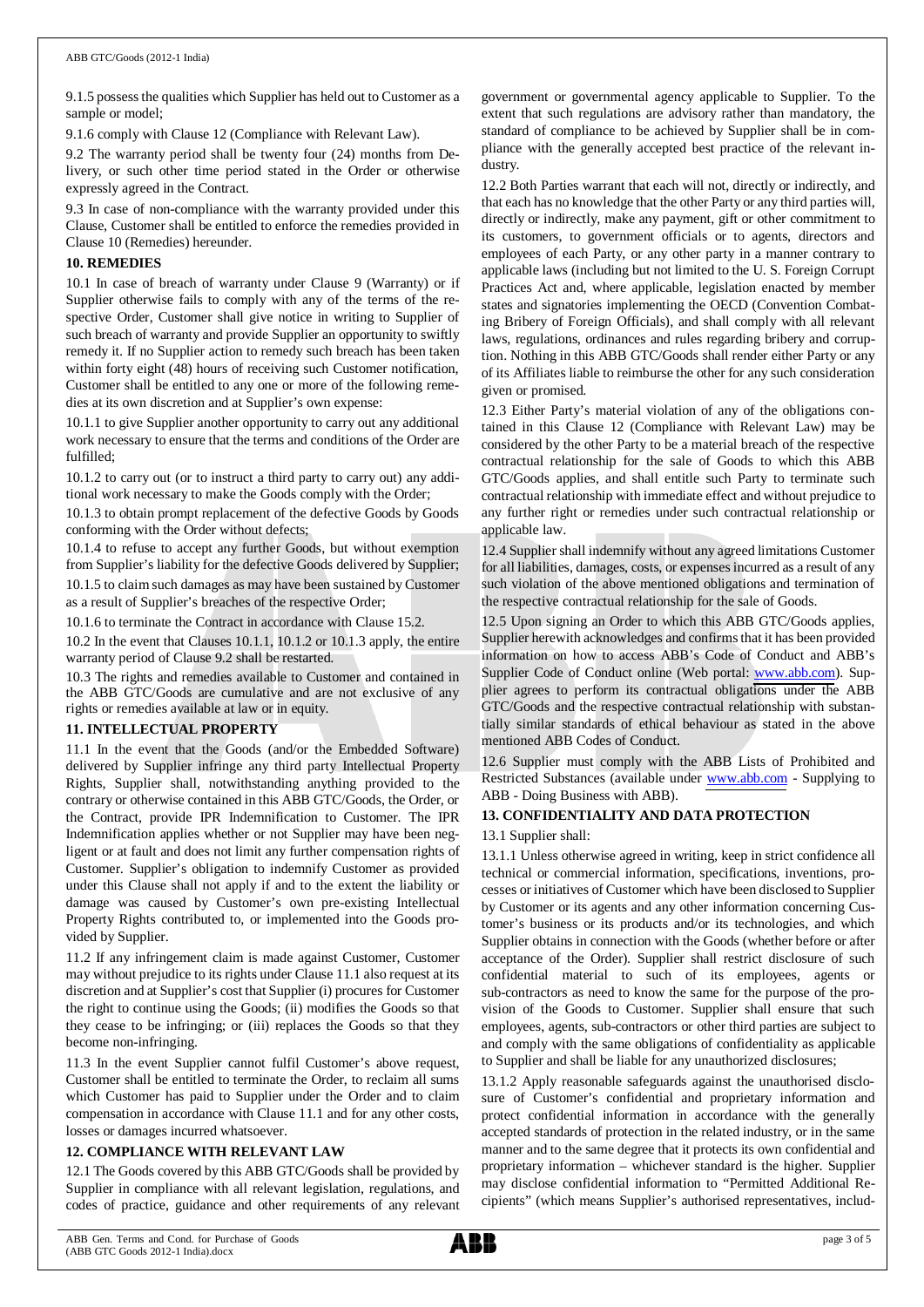#### ABB GTC/Goods (2012-1 India)

ing auditors, counsels, consultants and advisors) provided always that such Permitted Additional Recipients sign with Supplier a confidentiality agreement with terminology substantially similar hereto or where applicable, are required to comply with codes of professional conduct ensuring confidentiality of such information;

13.1.3 Take all necessary steps to ensure that Customer's data or information which come into its possession or control in the course of delivering the Goods are protected. In particular Supplier shall not (i) use Customer's data or information for any other purposes than for delivering the Goods, or (ii) reproduce the data or information in whole or in part in any form except as may be required by the respective contractual documents, or (iii) disclose Customer's data or information to any third party not authorised by Customer to receive it, except with the prior written consent of Customer;

13.1.4 Install and update at its own costs required adequate virus protection software and operating system security patches for all computers and software utilized in connection with delivering the Goods and shall provide updates to Customer if so requested by Customer.

13.2 Supplier agrees that Customer shall be allowed to provide any information received from Supplier to any other ABB Affiliate.

### **14. LIABILITY AND INDEMNITY**

14.1 Without prejudice to applicable mandatory law or unless otherwise agreed between the Parties, Supplier shall compensate/indemnify Customer for all damages and losses in connection with the Goods whether or not Supplier may have been negligent or at fault (i) for Supplier's breaches of the terms of Contract, and (ii) for any claim, except for IPR Indemnification for which Clause 11 (Intellectual Property) applies, made by a third party (including employees of Supplier) against Customer in connection with the Goods and to the extent that the respective liability, loss, damage, injury, cost or expense was caused by, relates to or arises from the Goods delivered by Supplier and/or its sub-contractors. Upon Customer's request Supplier shall defend Customer against any third party claims.

14.2 Supplier shall be responsible for observance of all of its suppliers and/or sub-contractors, and it shall be responsible for the acts, defaults, negligence or obligations of any of its suppliers and/or sub-contractors, its agents, servants or workmen as fully as if they were the acts, defaults, negligence or obligations of Supplier.

14.3 The provisions of this Clause 14 (Liability and Indemnity) shall survive any performance, acceptance or payment pursuant to this ABB GTC/Goods and shall extend to any substituted or replacement Goods delivered by Supplier to Customer.

14.4 Unless otherwise expressly stated in the respective Order, Supplier shall maintain in force, and upon request provide evidence of, adequate liability insurance and statutory worker's compensation/employer's liability insurance with reputable and financially sound insurers. Nothing contained in this Clause 14 (Liability and Indemnity) shall relieve Supplier from any of its contractual or other legal liabilities. The insured amount cannot be considered nor construed as limitation of liability.

14.5 Customer reserves the right to set off any claims under the Order against any amounts owed to Supplier.

### **15. TERM AND TERMINATION OF ORDERS**

15.1 The respective contractual relationship established by an Order under this ABB GTC/Goods may be terminated for convenience in whole or in part by Customer upon giving Supplier thirty (30) calendar days written notice, unless otherwise expressly stated in the relevant Order. In such event Customer shall pay to Supplier the value of the already delivered but unpaid parts of the Goods and proven direct costs reasonably incurred by Supplier for the undelivered and unpaid parts of the Goods, however in no event more than the agreed purchase price for the Goods under the respective Order. No further compensation shall be due to Supplier.

15.2 In the event of Supplier's breach of the Contract, including a breach of warranty, Customer shall be entitled to terminate the respective Contract established by an Order under this ABB GTC/Goods if Supplier fails to take adequate and timely actions to remedy a breach as requested by Customer. In such event, Customer shall have no obligation to compensate Supplier for the already delivered but unpaid parts of the Goods and Supplier shall be obliged to pay back to Customer any remuneration received from Customer for the Goods and take back the Goods at Supplier's own cost and risk.

15.3 Upon termination Supplier shall immediately and at Supplier's expense safely return to Customer all respective Customer property (including any documentation, data, and applicable Intellectual Property) and Customer information then in Supplier's possession or under Supplier's control and provide Customer with the complete information and documentation about the already delivered parts of the Goods.

#### **16. FORCE MAJEURE**

16.1 Neither Party shall be liable for any delay in performing or for failure to perform its obligations under a respective Order if the delay or failure results from an event of "Force Majeure." For clarification, Force Majeure means an event that was not foreseeable by the affected Party at the time of execution of the respective Order, is unavoidable and outside the control of the affected Party, and for which the affected Party is not responsible, provided such event prevents the affected Party from performing the respective Order despite all reasonable efforts, and the affected Party provides notice to the other Party within five (5) calendar days from occurrence of the respective event of Force Majeure.

16.2 If an event of Force Majeure occurs which exceeds thirty (30) calendar days either Party shall have the right to terminate the relevant Order forthwith by written notice to the other Party without liability to the other Party. Each Party shall use its reasonable endeavours to minimise the effects of any event of Force Majeure.

### **17. ASSIGNMENT AND SUB-CONTRACTING**

17.1 Supplier shall not assign, sub-contract, transfer, or encumber an Order or any parts thereof (including any monetary receivables from Customer) without prior written approval of Customer.

17.2 Customer may at any time assign, transfer, encumber, sub-contract or deal in any other manner with all or any of its rights or obligations under the respective Order and/or ABB GTC/Goods to any of its own ABB Affiliates.

### **18. NOTICES**

Any notice shall be given by sending the same by registered mail, courier, fax or by e-mail to the address of the relevant Party as stated in the Order or to such other address as such Party may have notified in writing to the other for such purposes. E-mail and fax expressly require written confirmation issued by the receiving Party. Electronic read receipts may not under any circumstances be deemed as confirmation of notice. Electronic signatures shall not be valid, unless expressly agreed in writing by duly authorised representatives of the Parties.

#### **19. WAIVERS**

Failure to enforce or exercise, at any time or for any period, any term of the ABB GTC/Goods or an Order does not constitute, and shall not be construed as, a waiver of such term and shall not affect the right later to enforce such term or any other term herein contained.

#### **20. GOVERNING LAW AND DISPUTE SETTLEMENT**

20.1 The respective Order and/or ABB GTC/Goods shall be governed by and construed in accordance with the laws of the country (and/or the state, as applicable) of Customer's legal registration, however under exclusion of its conflict of law rules and the United Nations Convention on International Sale of Goods.

20.2 For domestic dispute resolution matters, whereby Customer and Supplier are registered in the same country, any dispute or difference